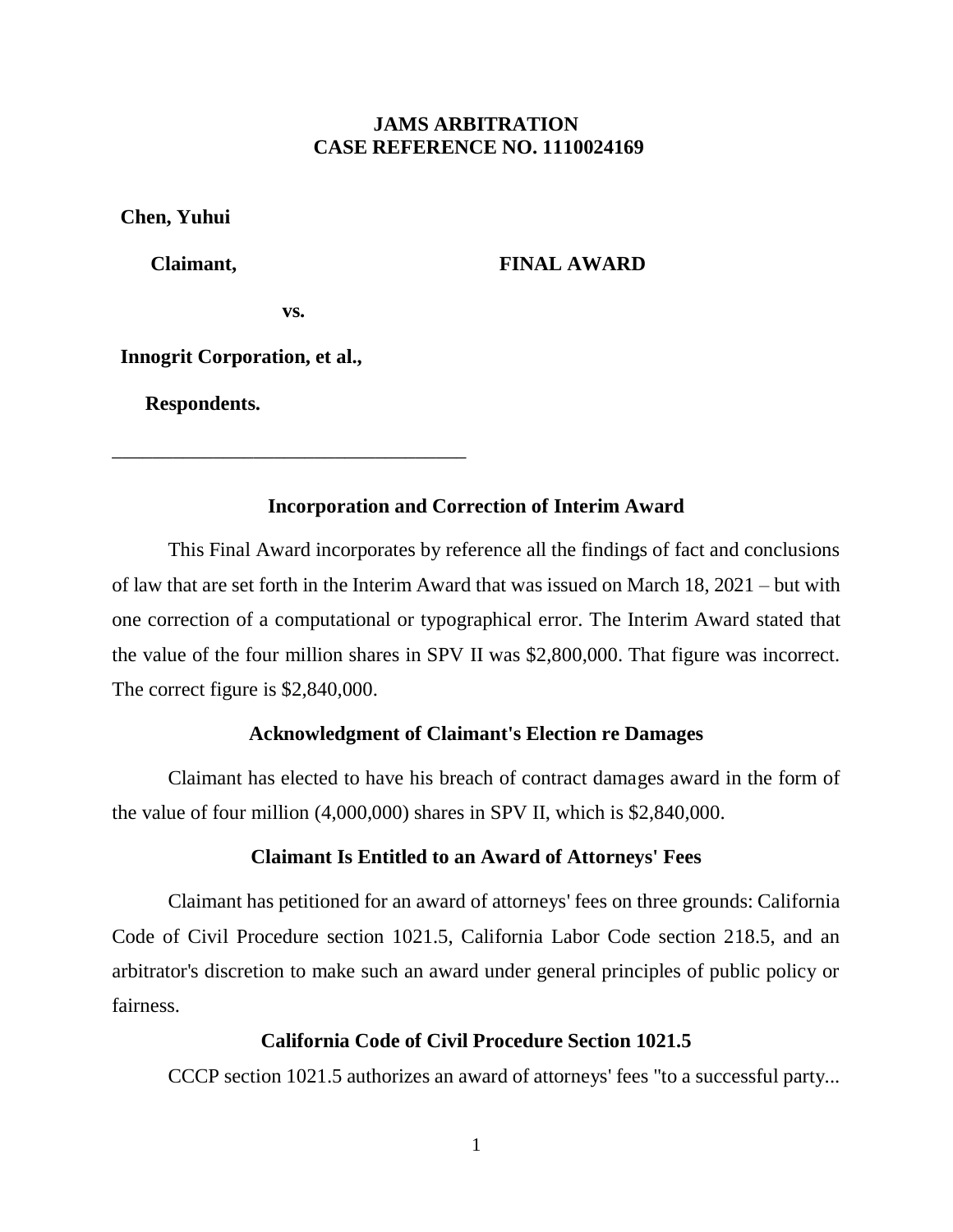in any action which has resulted in enforcement of an important right affecting the public interest if: (a) a significant benefit, whether pecuniary or nonpecuniary, has been conferred on the general public or a large class of persons, (b) the necessity and financial burden of private enforcement . . . are such as to make the award appropriate, and (c) such fees should not in the interest of justice be paid out of the recovery . . . ."

The arbitrator concludes that Dr. Chen's lawsuit did not result in the enforcement of a right affecting the public interest, as that phrase is understood in this statutory context, did not confer a significant benefit on the general public or a large class of persons, and that there were substantial financial incentives for private enforcement of the rights in issue.

As the California Supreme Court pointed out in its seminal opinion in this arena, "the public always has a significant interest in seeing that legal strictures are properly enforced and thus, in a real sense, the public always derives a 'benefit' when illegal private or public conduct is rectified . . . however . . . the legislature did not intend to authorize an award of attorney fees in every case involving a statutory [or common law] violation." *Woodland Hills Residents' Assn., Inc. v. City Council of Los Angeles*, 23 Cal.3d 917, 939 (1979). See also *Beach Colony II v. California Coastal Commission*, 166 Cal.App.3d 106, 114 (1985).

In determining whether to award fees under section 1021.5, a right's importance must be determined by realistically assessing "the significance of [the] right in terms of its relationship to the achievement of fundamental legislative goals." *Woodland Hills Residents' Assn.*, *supra*, at 936. Dr. Chen's case was not undertaken in order to advance or achieve "fundamental legislative goals." Nor did its outcome have any such effect.

In this case, the rights Dr. Chen enforced were his own. They were, literally and materially, peculiar to him. No other player in the Innogrit drama could lay claim to a significant percentage of the equity in the Company's employee pool. And there has been no allegation from any source that Dr. Wu fraudulently enticed any other employee to join the company by promising one level of equity but then delivering only a much lesser amount or percentage. Stated more colloquially, this was a one-off case that involved, at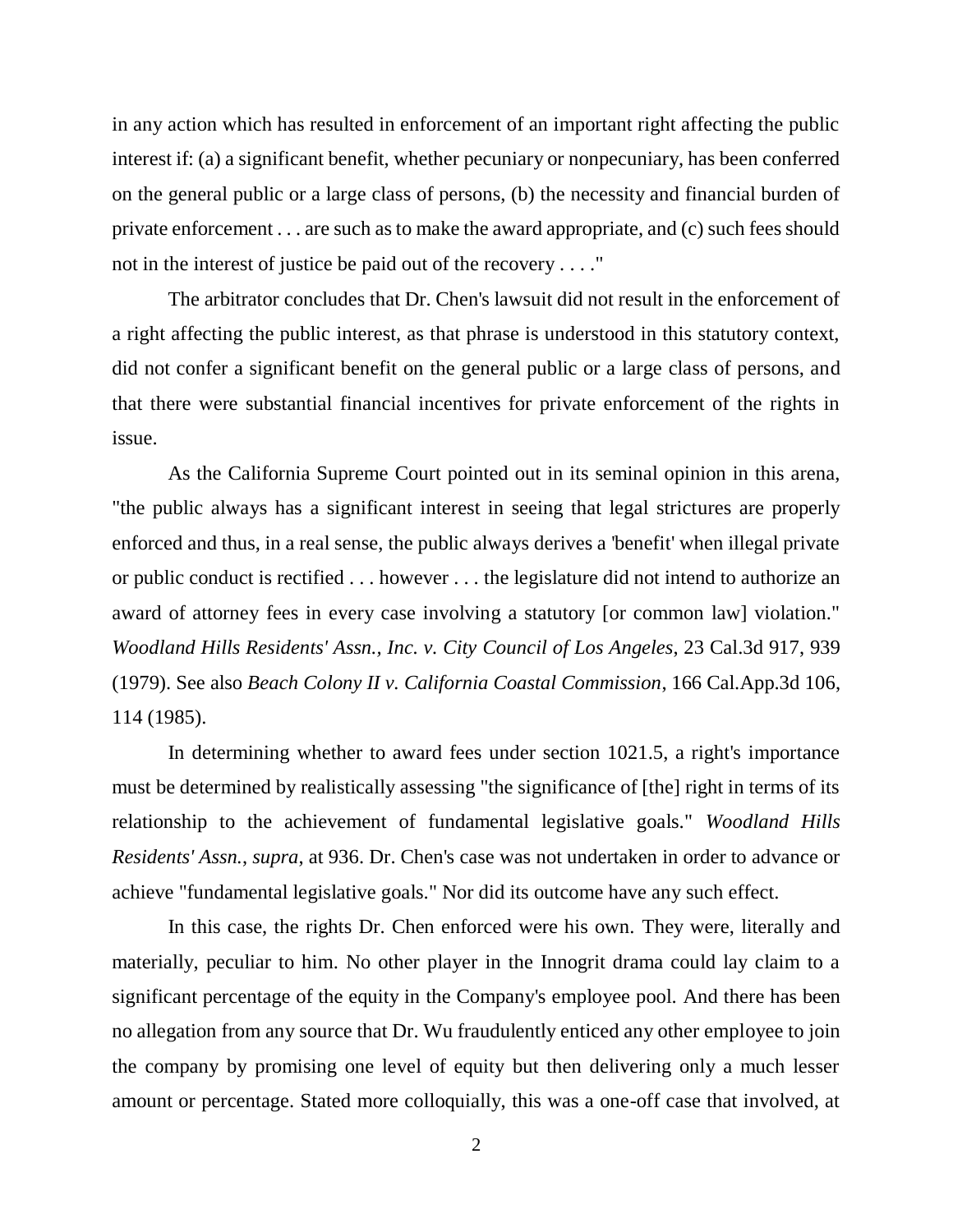its heart, a *sui generis* and fraudulent promise that was broken.

In explaining the element in the section 1021.5 test that focuses on the "necessity and financial burden of private enforcement," the *Woodside* court endorsed the following statement from the Court of Appeal in *County of Inyo v. City of Los Angeles*, 78 Cal.App.3d 82, 89 (1978): "An award on the 'private attorney general' theory is appropriate when the cost of the claimant's legal victory transcends his personal interest, that is, when the necessity for pursuing the lawsuit placed a burden on the plaintiff 'out of proportion to his individual stake in the mater.'" In *Davis v. Farmers Insurance Exchange*, 245 Cal.App.4th 1302 (2016), the court reiterated that "[t]he purpose of an award of attorney fees pursuant to section 1021.5 is to encourage suits that enforce 'common interests of significant societal importance, but which do not involve any individual's financial interests to the extent necessary to encourage private litigation to enforce the right.'" Citing *Beach Colony II v. California Coastal Commission*, 166 Cal.App.3d 106, 114 (1985).

In the case at bar, Dr. Chen had a very considerable and very personal financial stake in the matter – upwards of \$35 million under one theory of his case. His possible recovery was sufficiently sizeable to induce a large plaintiffs' law firm with substantial resources and a solid reputation to take his case on a contingency basis. This simply was not "public interest litigation [where] there are insufficient financial incentives to justify the litigation in economic terms." *Woodside, supra*. Neither altruism nor concern about vulnerable, statutorily created rights were necessary to induce Claimant's lawyers to take on this matter. There simply was no need to legislatively supplement the substantial incentives that were in place to pursue this litigation. In short, this was not the kind of case, or the kind of circumstance, that the legislature intended section 1021.5 to reach.

For all these reasons, the Arbitrator concludes that Dr. Chen has not proved he has an entitlement to attorneys' fees under California Code of Civil Procedure section 1021.5.

#### **Labor Code Section 218.5**

California Labor Code Section 2118.5 provides that in "any action brought for the nonpayment of wages . . . the courts shall award reasonable attorney's fees and costs to the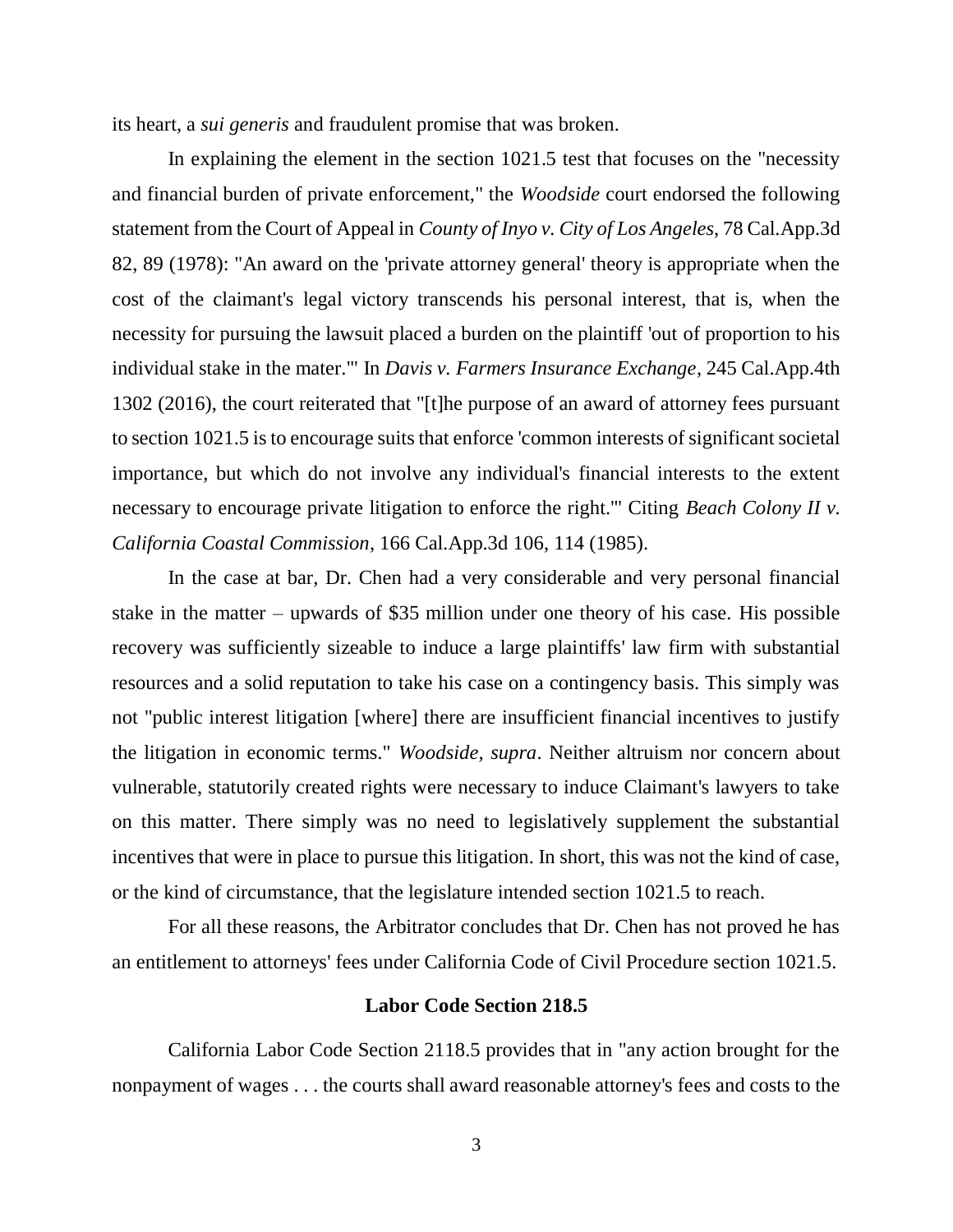prevailing party if any party to the action requests attorney's fees and costs upon the initiation of the action."

Dr. Chen was the prevailing party in this matter and the compensation to which he was entitled in the form of equity on the completion of one year's work for the Company constituted "wages" within the meaning of Labor Code Section 218.5. See *Schachter v. Citigroup, Inc.,* 47 Cal.4th 610 (2009).

The Arbitrator declines to endorse Respondents' argument that Dr. Chen is not entitled to fees under this statute because the contract for employment he entered was only with an individual, Dr. Wu, and not with his employer, and because it was only Dr. Wu who breached that contract by reneging on the promise to compensate Dr. Chen, over a four-year period, with 20% of the equity in the Company's employee pool.

Dr. Wu had incorporated Innogrit before he made the 20% promise to Dr. Chen – and Dr. Wu was the only officer of the Company identified in the incorporating documents. He *was the Company* when he made the promise that he broke, just as, for all practical and legal purposes, he was the Company when he broke that promise. Neither SummitView nor a board of directors purported to control the relevant acts and decisions by Dr. Wu – who, in any event, controlled the nascent Board when it finally took legal form. In other words, when Dr. Wu engaged in the conduct that is critical to Dr. Chen's breach of contract/wage claim, Dr. Wu was – and acted as – Dr. Chen's employer.

The most difficult issue with respect to Dr. Chen's pursuit of fees under this statute is whether he complied with the statutory requirement that he request "fees and costs upon the initiation of the action." The Arbitrator resolves this close question in favor of Dr. Chen for the following reasons.

As the *Davis* court reminds us, "[t]he wages an employer owes its employees are accorded 'a special status' under California law" and their full and prompt payment "'is a fundamental public policy of this state.'" Citation omitted. As important (for present purposes), the *Davis* court emphasized that "[t]he statutes governing the employer/employee relationship are 'remedial in nature' and must be liberally construed, 'with an eye to promoting the worker protections they were intended to provide.'" Citing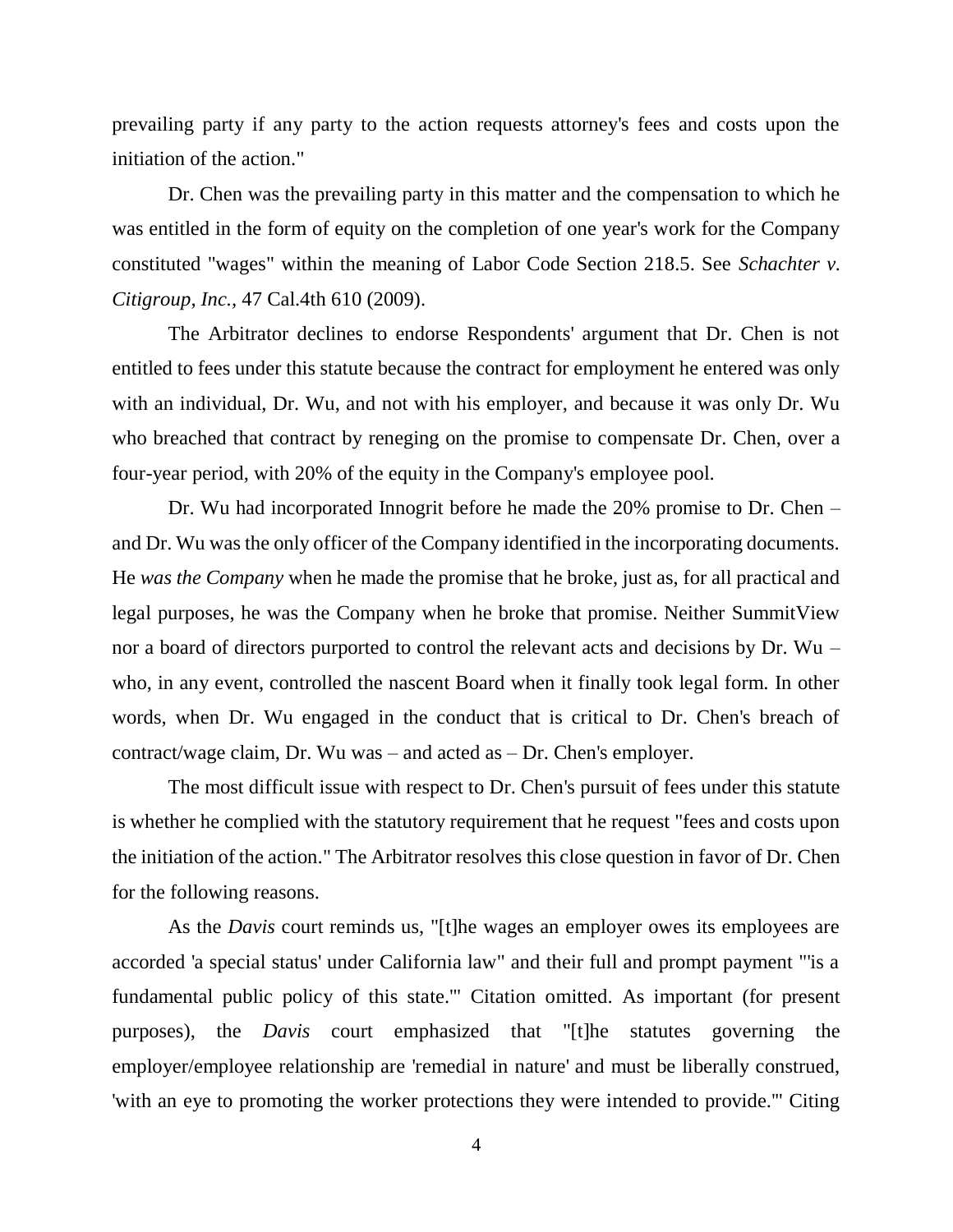*Prachasaisoradej v. Ralphs Grocery Company, Inc.*, 42 Cal.4th 217, 227 (2007).

Given the mandate from the California Supreme Court to interpret remedial statutes like Labor Code section 218.5 liberally, the Arbitrator concludes that by including in his prayer for relief a general claim for an award of attorneys' fees and costs, Dr. Chen satisfied the notice requirement that is the primary driver of this element of a claim under section 218.5.

The statute does not require that a claimant specify in his prayer that he will be seeking fees and costs specifically under section 218.5. The statutory language only requires that a party request "attorney's fees and costs upon the initiation of the action." Dr. Chen did this. While he did not specifically cite or explicitly invoke section 218.5, Respondents clearly were on notice that, *under his employment agreement*, he was seeking *damages that constituted "wages" under applicable California law*.

Respondents were on notice that Dr. Chen was seeking attorneys' fees and costs – and clearly should have anticipated that he would seek to recover attorneys' fees if he prevailed on the claim for breach of his employment contract. Respondents were sophisticated parties who were quite capably represented by sophisticated lawyers who clearly should anticipate a claim for fees and costs if Dr. Chen prevailed, as he did, on his breach of contract claim.

The judicial opinion that makes this a closer question than it might otherwise seem is *Shames v. Utility Consumers' Action Network*, 13 Cal.App.5th 29 (2017), which is cited by all parties to this arbitration. While there is language in the opinion that suggests that a party might be required to *plead* for fees and costs *explicitly under 218.5*, the Court did not need to face that issue squarely because both parties to the appeal appeared (in the Court's view) to agree that the statute imposed "a duty on a party to plead an entitlement to 218.5 attorney fees in either an initial or amended pleading." Of course, the statute itself imposes no such requirement. And it would be curious for a *court* in California to superimpose such a requirement – especially when the legislature easily could have done so had it intended such an outcome. But the statute does not say that a party must plead for fees and costs "under" or "pursuant" to section 218.5. It only says that a party must "request attorneys'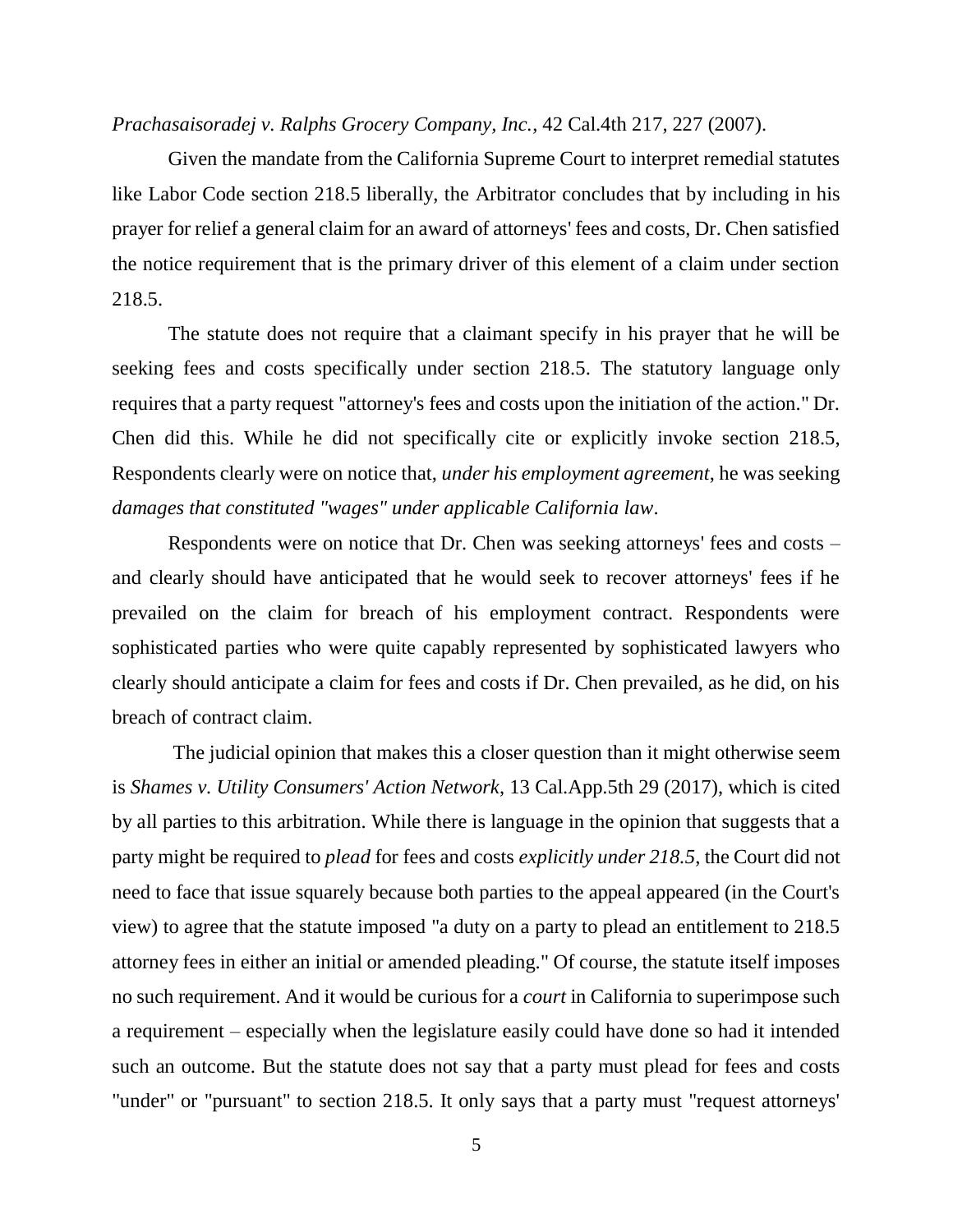fees and costs upon the initiation of the action."

The underlying purpose of the statute is to put a party to a wage claim on notice that if it loses it will be exposed to a judgment that could be substantially larger than the unpaid wages (or benefits) that are directly in issue. In the *Shames* case, the appellate court concluded that such notice was not given for two reasons, neither of which applies in the case at bar.

The first reason is that no iteration of the pleadings included a "general, overarching request for attorney fees that could be considered a 'request' for attorney fees with respect to the cause of action for nonpayment of wages, pursuant to section 218.5" In fact, no iteration of the complaint included any general prayer for relief in the form of attorneys' fees and costs. Instead, requests for fees and costs were included only within three statutorily specific claims – and the plaintiff relied on only one of those claims in his pursuit of an award of fees and costs. But the one claim on which he relied sought fees only in the form of damages, not for the fees he had to pay counsel to prosecute his claim. As to this sole basis for an entitlement to fees and costs under section 218.5, the Court of Appeal declared: "No reasonable reading of the first amended complaint would permit one to conclude that Shames's request in paragraph 52 for \$3,000 in attorney fees that he had already incurred at the time he filed this action would also place [the defendant] UCAN at risk for any additional \$136,721.25 in attorney fees that Shames ultimately incurred in litigating this action." *Id*., at 43.

The Arbitrator concludes that the drivers of the outcome in *Shames* are absent from the case at bar. Dr. Chen's pleadings always have included a general, "overarching" prayer for fees and costs. And Respondents clearly knew that what Dr. Chen sought to recover through his first and most important cause of action (for breach of contract) was a form of compensation that the law classifies as unpaid wages. So, Respondents were on notice that (1) a core element of relief Dr. Chen was seeking consisted of unpaid wages and (2) he was praying for an award of attorney's fees and costs if he prevailed. Thus, as a matter of law, Respondents were on notice that they were exposed to a judgment for Dr. Chen's fees and costs under section 218.5. For this reason, the Arbitrator deems the purposes and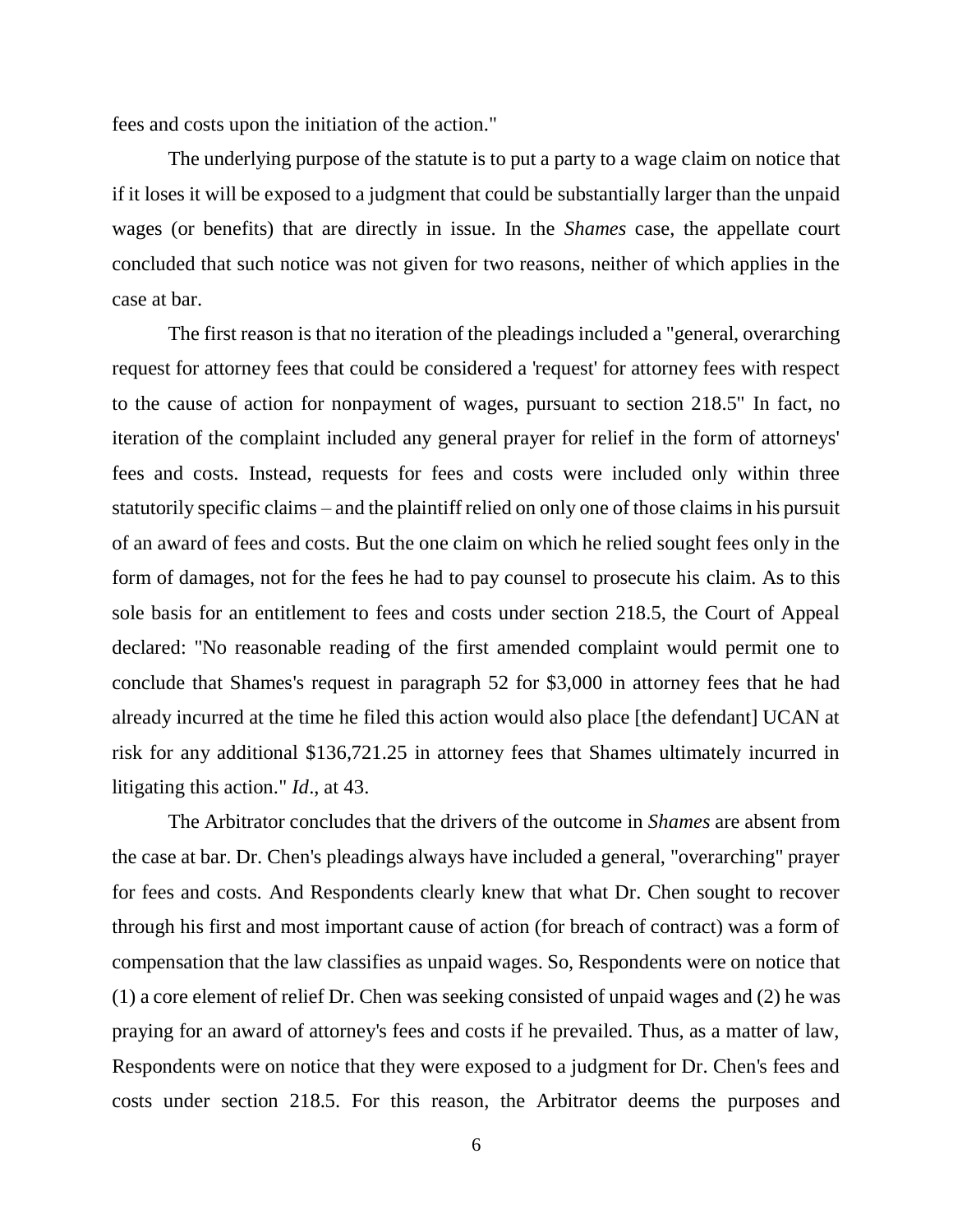requirements of section 218.5 satisfied.

 $\overline{a}$ 

Because the statute's purposes were satisfied, because the statute is remedial in character and is to be liberally construed, because deciding rights on the basis of forms of pleading is generally disfavored, and because Respondents have not made a persuasive argument that a failure to cite Labor Code Section 218.5 in Claimant's prayer caused them to suffer any unfair prejudice, the Arbitrator concludes that Dr. Chen has proved that he is entitled to an "award of reasonable attorney's fees and costs" in his action for non-payment of wages.

### **A Reasonable Allocation of Reasonable Fees and Costs**

Dr. Chen has proved that he is entitled to recover a very substantial percentage of the attorneys' fees (after assessments for reasonableness) that he incurred in having this action prosecuted.

He prevailed on all but one of his most significant claims. And he established his entitlement to substantial damages. His damages would not have been appreciably greater, if greater at all, had he prevailed on any of the claims he failed to prove.<sup>1</sup>

The one fee-significant cause of action<sup>2</sup> on which he failed to prevail was for wrongful termination in violation of public policy. Dr. Chen's counsel devoted considerable time to proving that Dr. Chen was fired (as opposed to resigning) – and most of the evidence needed for this effort was pretty clearly independent of the evidence Dr. Chen's team adduced (or needed to explore) in order to prevail on his other core claims. Counsel for Dr. Chen also had to devote substantial time to trying (without success) to prove that the proffered reasons for Dr. Chen's termination were pretextual – and that retaliation for engaging in, or threatening to engage in, protected activity was a substantial

<sup>&</sup>lt;sup>1</sup>Dr. Chen's damages would have been appreciably greater only if he had prevailed on his contention that he was entitled, on the date of termination, to accelerated (immediate) vesting of all 20% of the employee equity pool. He failed to prove he was entitled to accelerated vesting, but it is clear to the Arbitrator that his counsel devoted only a very small percentage of their time to trying to support this potential path to greater damages.

<sup>2</sup>Dr. Chen did not prevail on his causes of action for unjust enrichment or for breach of fiduciary duty, but his counsel have persuaded the Arbitrator that they devoted only a modest amount of time to work that needed to be done to prosecute only these claims.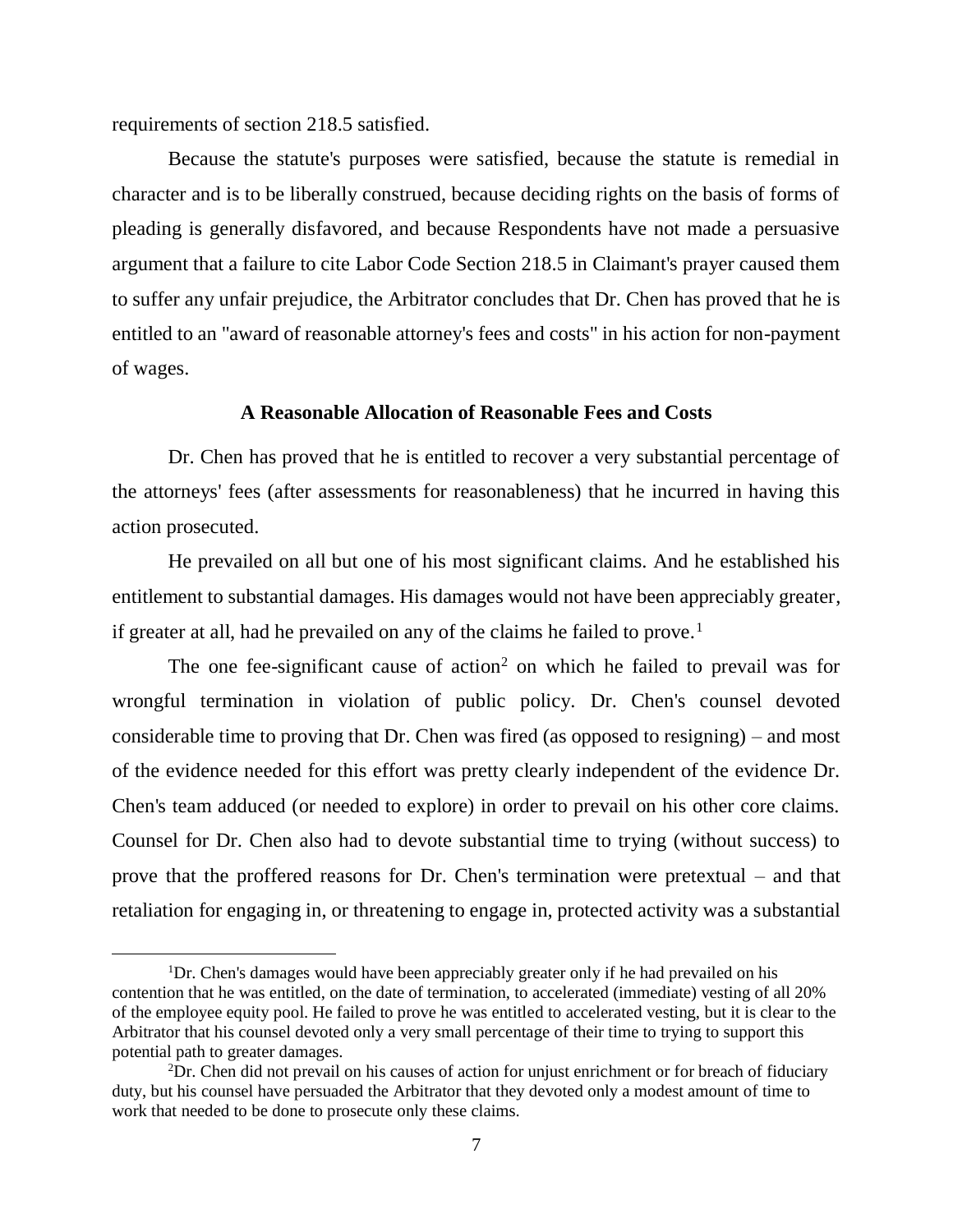factor driving the termination decision. None of this work was sufficiently intertwined with the work needed to be done to prevail on his other claims to justify a fee award for it.

The Arbitrator has concluded that it is appropriate to *allocate 15% of the time* that prosecuting this case should reasonably have consumed *to the work devoted to the unsuccessful* wrongful termination claim and to the less significant unsuccessful claim for breach of fiduciary duty.

The Arbitrator also has concluded that not all the hours claimed by Dr. Chen's counsel were reasonably spent prosecuting this case. Dr. Chen has failed to prove that all the hours claimed for work performed by associates, litigation fellows, a law clerk, and summer associates were justified. Because of this failure, the Arbitrator will reduce by half (50%) the claim that is based on work performed by the people in these categories. In round numbers, the Arbitrator has determined that the total amount claimed for the work by people in these categories is \$896,305. When reduced by 50%, the entitlement (before other adjustments) for work performed by persons so categorized is \$448,153.

The hours claimed by other professionals and the hourly rates sought for them are reasonable.

After making the adjustments for non-compensable hours, the Arbitrator determines the lodestar for hours and hourly rates to be \$3,300,609 minus \$448,153, which is \$2,852,456.

This figure must be reduced by 15% (fifteen percent) to account for the lack of success on the wrongful termination and breach of fiduciary duty causes of action. Eightyfive percent (85%) of the adjusted lodestar (\$2,852,456) is \$2,424,588. This is the reasonable attorneys' fees figure to which any multiplier would be applied.

Among the factors courts are to consider when deciding whether to apply a multiplier, only one comes significantly into play in this case.<sup>3</sup> That factor is the considerable risk of an adverse outcome. The core components of this case turned on the

 $\overline{a}$ 

<sup>&</sup>lt;sup>3</sup>None of the other factors militate against applying a multiplier or would justify application of a negative multiplier. Counsel for Dr. Chen were skillful; they devoted a very significant percentage of their time over a two-year period to this matter, and some of the factual and legal issues were difficult, even if not highly unusual or esoteric.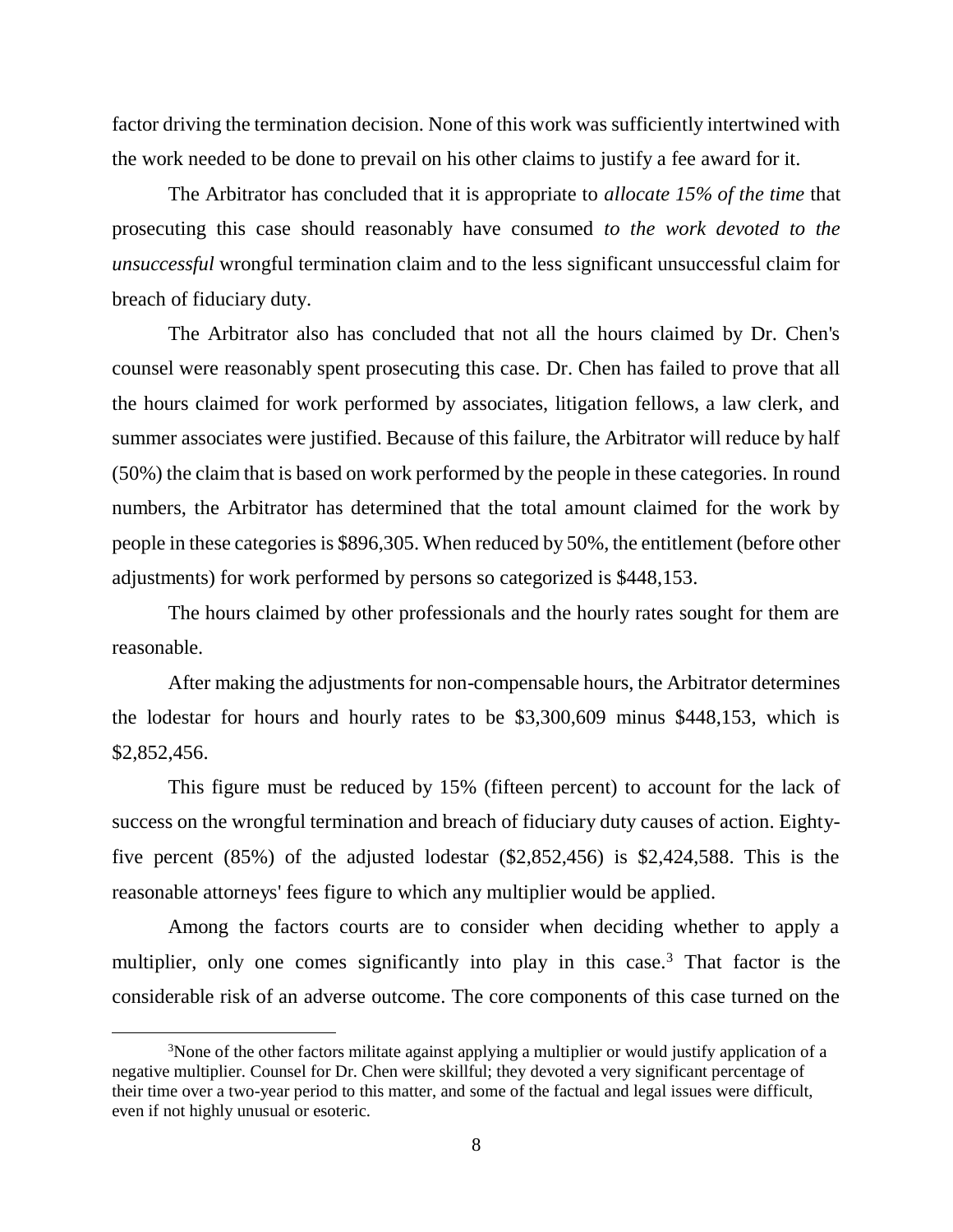credibility of the two principal antagonists. Despite the fact that documentary evidence – and the lack of documentary evidence – played a very important role in the Arbitrator's credibility determinations, the case always was fragile.

The pivotal issue turned on findings about whose version of one *un*witnessed conversation were most likely accurate – and then on what inferences would most likely be drawn from the findings about that one conversation. Both of the key players were intelligent, sophisticated, and very well-spoken. No rational lawyer could have been confident about how these core matters would be resolved. So there remained throughout this case a very considerable risk that Claimant would fail to carry his burdens of proof and that his counsel would be paid nothing for several thousand hours of detail-dense and stressful work. The level of this risk, and the magnitude of the investment that was imperiled, justify a multiplier of 1.4%.

Applying the 1.4% multiplier to the adjusted reasonable lodestar figure of \$2,424,588 yields recoverable attorneys' fees of \$3,394,423. This is the amount of attorneys' fees to which Dr. Chen has proved he is entitled.

There is no independent basis for awarding Dr. Chen the fees he incurred before pursuing the instant claims in arbitration, i.e., when he retained separate counsel to try to negotiate a severance package.

# **Costs**

Pursuant to California Labor Code Section 218.5 and Rule 24 of the JAMS Employment Arbitration Rules and Procedures, the Arbitrator awards Claimant \$220,061 in costs. The Arbitrator declines to award travel expenses in the sum of \$3,759.

#### **Pre-Judgment Interest**

California Labor Code section 218.6 provides that in an "action for non-payment of wages, the court shall award interest on all due and unpaid wages . . . which shall accrue from the date that the wages were due and payable."

Having prevailed on his claim for unpaid wages, Claimant is entitled to prejudgment interest – but this is not a simple case where it was clear or clearly foreseeable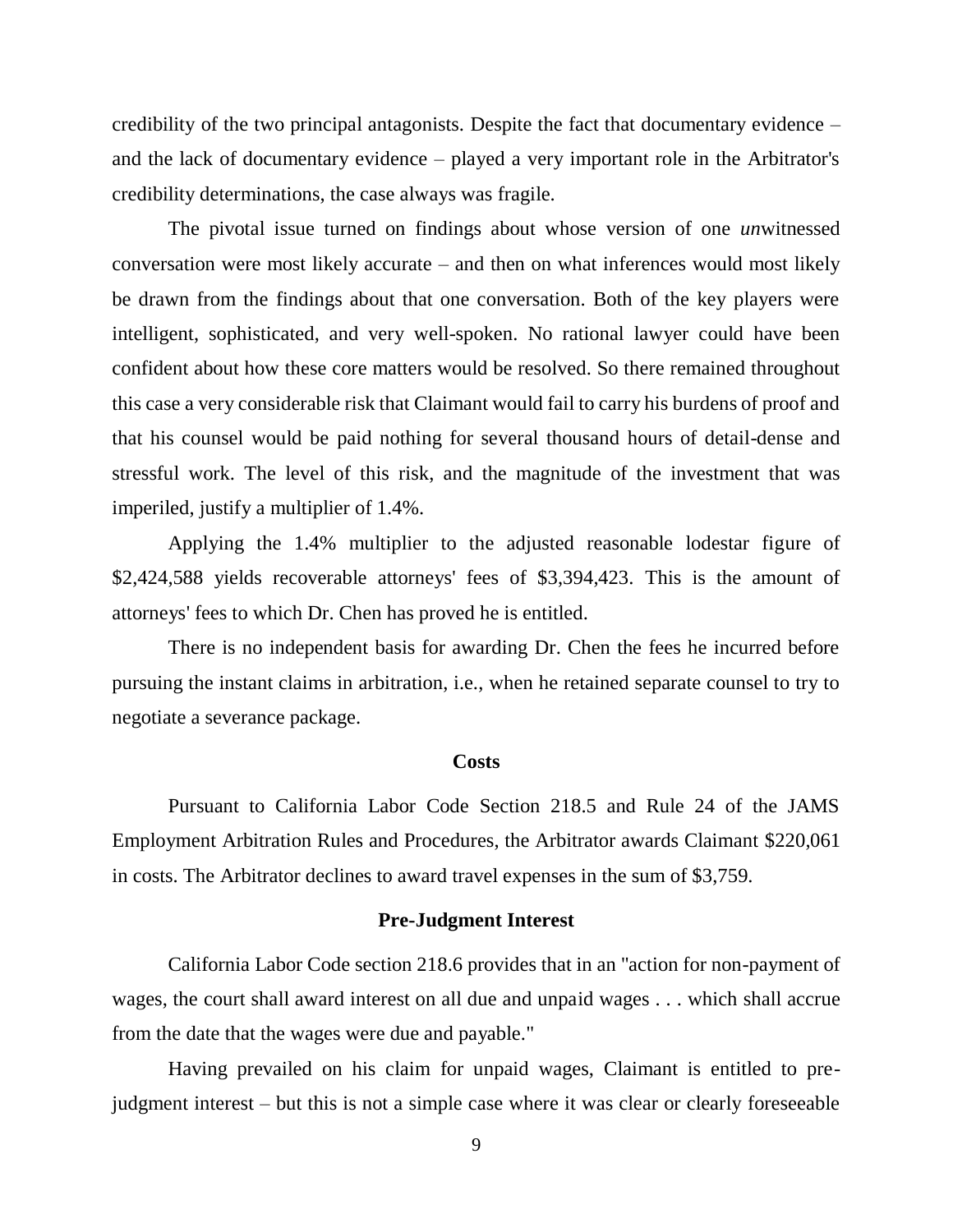what wages would be due if Claimant prevailed. Because the wages in issue in this case took the form of shares of stock in an employee equity pool of a closely held, start-up corporation, and because the valuation date for the shares was subject to considerable uncertainty, it was not clear how to calculate the value of the wages (shares) that were due (the amount owing).

Given this combination of uncertainties, the Arbitrator has decided to exercise his equitable discretion and to award prejudgment interest as it would be determined under section 3287(b) of the Civil Code of California. In the unusual circumstances presented in this case, the damages must be considered unliquidated under the contract cause of action (which, in this case, is deemed to embrace Labor Code section 218.5).

Respondents contend that interest should be awarded not on the entire contract judgment amount, \$2,840,000, but only on half of that amount, which, in Respondents' words, is "the value of the additional equity the Arbitrator awarded Claimant." Respondents argue that Claimant already owned two million shares in SPV II and that Innogrit did not have possession of them, so it "should not be obligated to pay interest on the value of such shares." (Respondent's Brief of May 10, 2021, at 2-3).

There are difficulties with this argument. It is not at all clear that Innogrit would have paid much of anything for the shares Dr. Chen technically "owned" if he had tried to sell them after he was terminated. There was no 'aftermarket' for the shares at the time of termination and Innogrit valued the shares it did purport to buy back at a pittance. It took a full Hearing on the merits and the development of expert opinion in connection therewith to determine the value of the shares in issue – and throughout these proceedings Innogrit has continued to challenge the date on which the valuation should be determined. Thus, in Innogrit's view, Claimant did not "own" much of anything until the Arbitrator entered his ruling in this case. Stated differently, it is only because of the entry of the "judgment" in this case that there is a monetary amount of any consequence on which interest could run. In this legally critical sense, it is entirely appropriate to conclude that the full amount of the judgment on the contract claim is the amount on which interest should be calculated.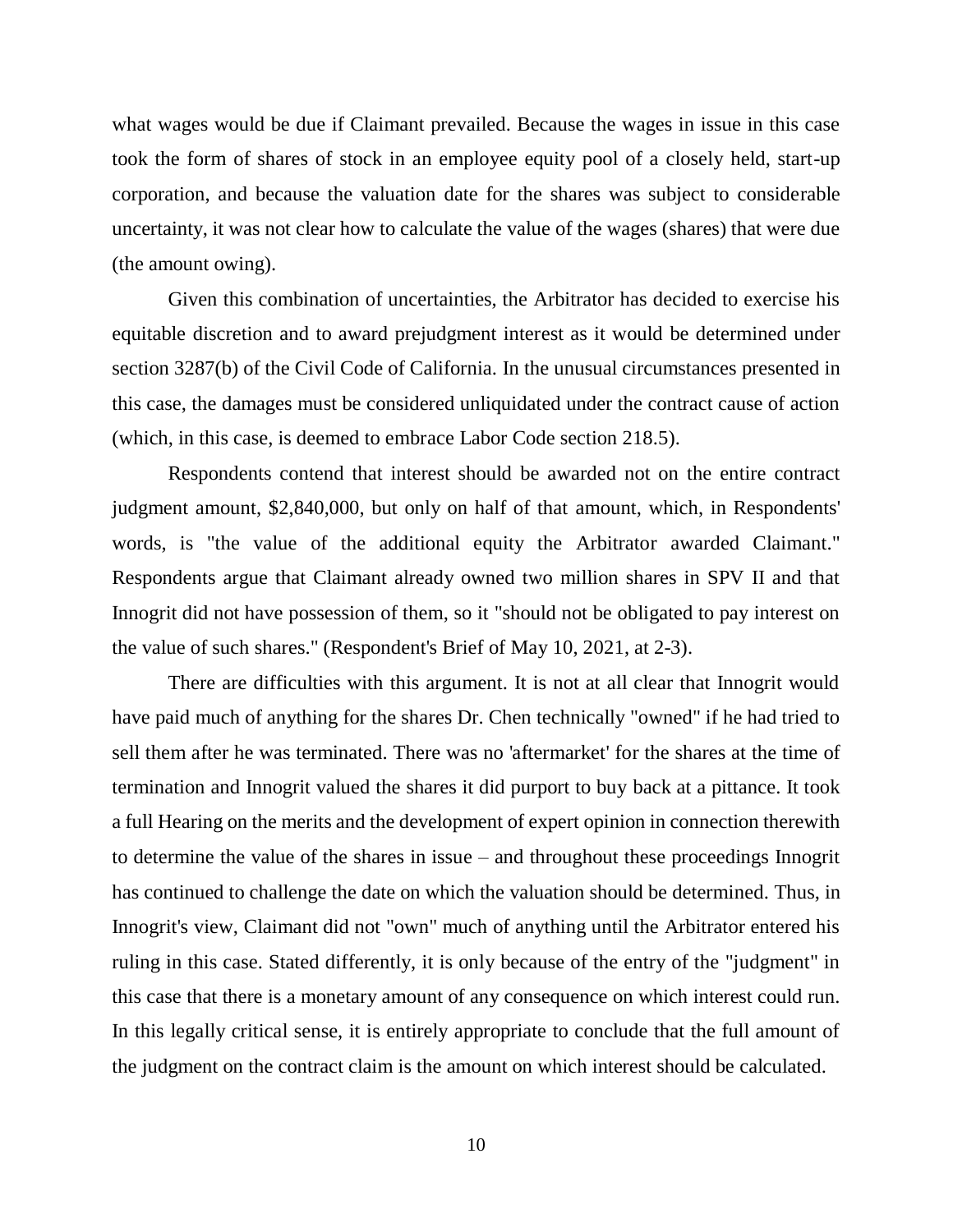The Parties disagree about the date from which interest on the \$2,840,000 judgment on the contract claim should begin to accrue. Under Civil Code Section 3287(b), this date is left to the discretion of the Arbitrator but cannot be "earlier than the date the action was filed." The "action" that launched the proceedings that generated the subject judgment (award) was filed in court by Claimant on October 31, 2018. It was in that "action" that Claimant first sought to recover the value of the shares to which he was adjudged entitled in this proceeding. As Claimant has argued, by filing that original action, Claimant put Respondents on notice about the claim on which he eventually prevailed, thus affording Respondents an opportunity to voluntarily stanch the effect of their wrongdoing (their breach of contract). But Respondents elected not to stop the bleeding. Having made that election, they have no compelling basis for complaining that they must pay interest from the time they chose not to deliver over to Dr. Chen the value of the property to which he held legal entitlement.

For these reasons, the Arbitrator exercises his discretion to fix the date from which Respondents owe interest as October 31, 2018.

It follows that Dr. Chen is entitled to (and is hereby awarded) interest at the statutory (10%) rate on \$2,840,000 from October 31, 2018 through May 12, 2021 (the date on which the Arbitrator had expected this Final Award to be issued). The interest so calculated is \$719,726. The Arbitrator hereby awards Dr. Chen this amount of prejudgment interest. This award runs against both Respondents.

# **Final Award**

1. Claimant is awarded \$2,840,000 in damages on his claims for breach of contract and violation of California Labor Code section 218.5. This award runs against all Respondents.

2. Claimant is awarded \$719,726 in prejudgment interest on his breach of contract award. This award runs against all Respondents.

3. Claimant is awarded \$500,00 in emotional distress damages. This award runs against all Respondents.

11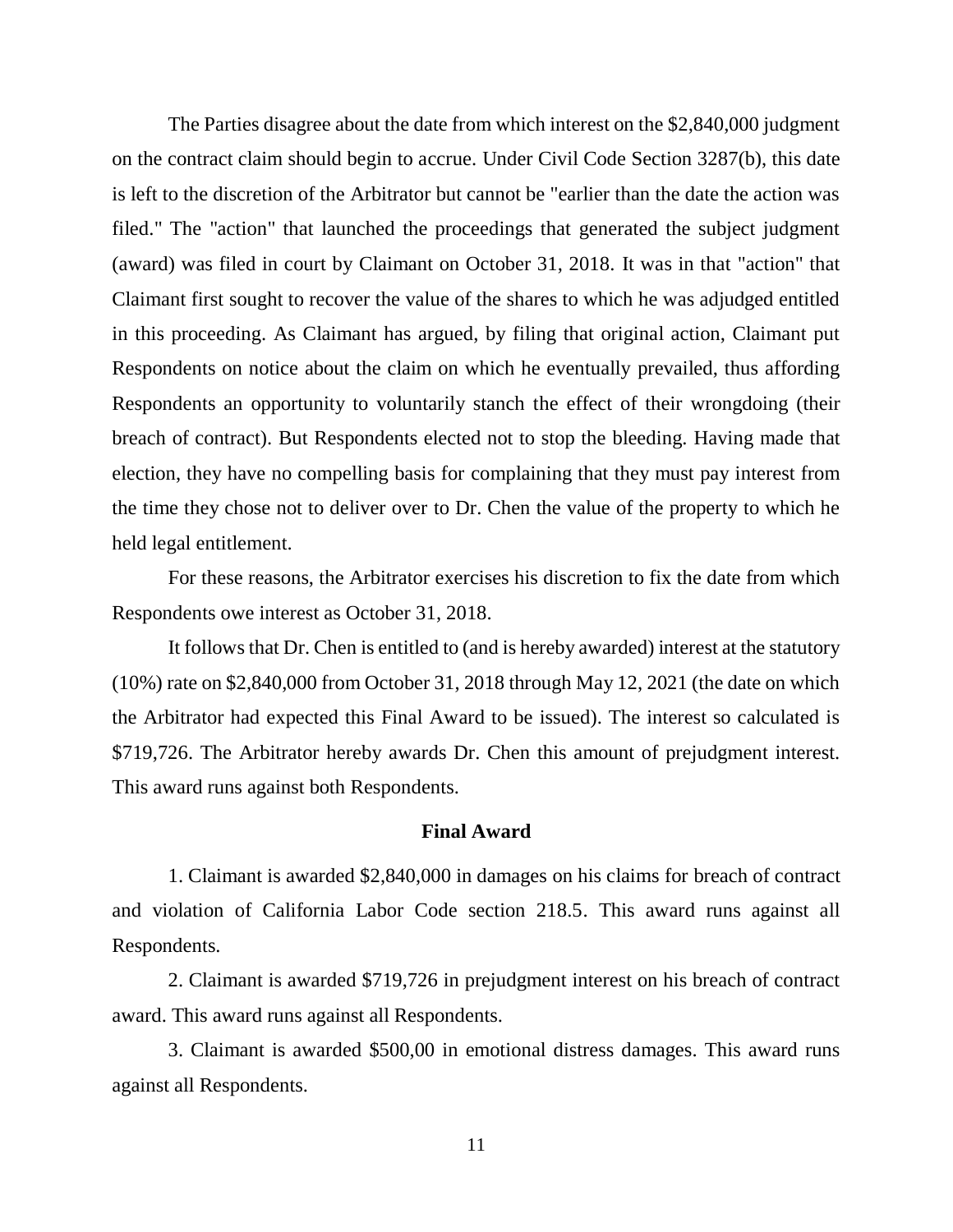4. Claimant is awarded \$650,000 in punitive damages as against Respondent Wu only.

5. Claimant is awarded \$3,394,423 in attorneys' fees. This award runs against all Respondents.

6. Claimant is awarded \$220,061 in costs. This award runs against all Respondents.

IT IS SO FINALLY ADJUDGED AND AWARDED.

May 17, 2021.  $\omega$  and  $\omega$  and  $\omega$  and  $\omega$ 

**Hon.** Wayne D. Brazi $\mathcal{U}(\text{Ret.})$ **Arbitrator**